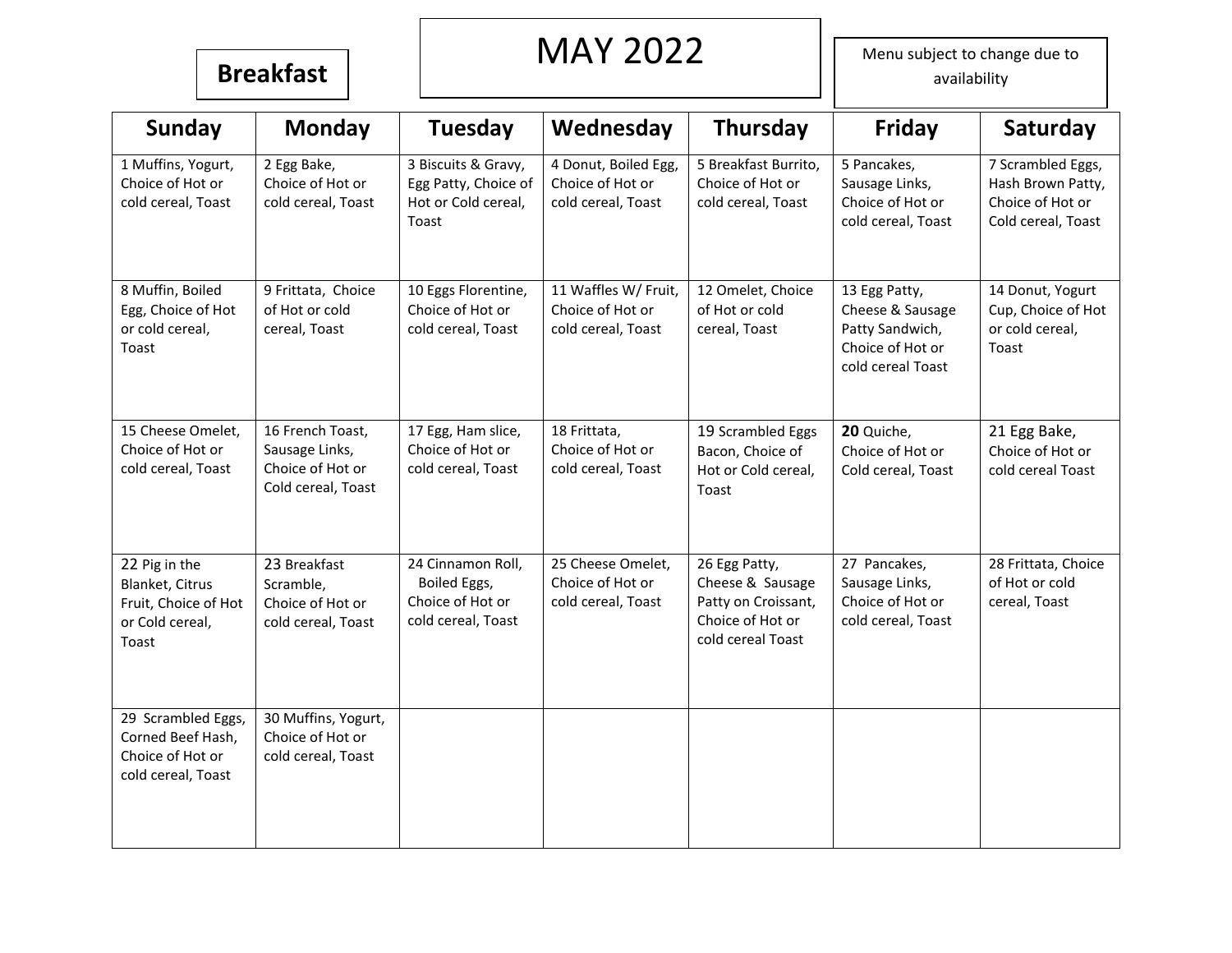# **Dinner** MAY 2022

Menu subject to change due to availability

| Sunday                                                                                     | <b>Monday</b>                                                             | <b>Tuesday</b>                                                                     | Wednesday                                                                   | Thursday                                                                       | Friday                                                      | Saturday                                                         |
|--------------------------------------------------------------------------------------------|---------------------------------------------------------------------------|------------------------------------------------------------------------------------|-----------------------------------------------------------------------------|--------------------------------------------------------------------------------|-------------------------------------------------------------|------------------------------------------------------------------|
| 1 Turkey Roast,<br>Stuffing, Gravy,<br>Green Beans,<br><b>Cranberry Sauce</b><br>Ice Cream | 2 Stuffed Chicken<br>Breast, Red Potatoes,<br>California Blend<br>Pudding | 3 Smothered Pork<br>Chops, Mashed<br>Potatoes & Gravy,<br>Baby Carrots,<br>Dessert | 4 Lasagna,<br>Tossed Salad,<br>Garlic bread<br>Mini Eclairs                 | 5 BBQ Chicken Thighs,<br>Potatoes, Cauliflower<br>Bar                          | 6 Tilapia, Rice,<br>Normandy Blend,<br>Roll,<br>Cookie      | 7 Swedish Meatballs,<br>Egg Noodles, Green<br>Peas,<br>Dessert   |
| 8 Mother's Day!                                                                            | 9 Casserole,<br>Salad, Roll<br>Pie                                        | 10 BBQ Ribs,<br>Au Gratin Potatoes,<br>Prince Charles Blend,<br>Dessert            | 11 Chicken Legs,<br>Potatoes & Gravy,<br>Cole Slaw, Corn,<br><b>Biscuit</b> | 12 Meatloaf,<br>Scalloped Potatoes,<br>California Blend<br>Dessert             | 13 Haddock, Fries,<br>Cole Slaw, Roll<br>Pie                | 14 Hamburgers,<br>Potato Salad, Fruit<br>Salad<br>Dessert        |
| 15 Ham, Sweet<br>Potatoes, Corn,<br>Cauliflower<br>Ice Cream                               | 16 Baked Chicken,<br>Party Potatoes, Green<br><b>Beans</b><br>Pie         | 17 Shrimp Alfredo,<br>Broccoli, Garlic<br>Bread,<br>Dessert                        | 18 Swiss Steak,<br>Mashed Potatoes &<br>Gravy, Scandinavian<br>Blend<br>Bar | 19 Pecan Crusted<br>Tilapia, Rice, Capri<br>Blend, Roll<br>Cake                | 20 Pizza, Pop,<br>Pasta Salad<br>Cookie                     | 21 Kielbasa &<br>Cabbage, Potatoes,<br>Carrots<br><b>Dessert</b> |
| 22 Beef Roast,<br>Mashed Potatoes &<br>Gravy, Carrots, Beets,<br>Ice Cream                 | 23 Shepherd's Pie,<br>Fruit Salad, Roll,<br>Dessert                       | 24 Turkey Pot Roast,<br>Mashed Potatoes &<br>Gravy, Baby Carrots,<br><b>Bars</b>   | 25 Tortellini<br>Casserole, Tossed<br>Salad, Breadsticks<br>Pie             | 26 Sweet & Sour<br>Chicken with Oriental<br>Vegetables, Rice<br><b>Dessert</b> | 27 Pollock,<br>Baby Baked Potatoes,<br>Capri Blend,<br>Cake | 28 Pot Pie,<br><b>Cottage Cheese</b><br>Salad, Roll<br>Cookie    |
| 29 Pork Roast,<br>Mashed Potatoes &<br>Gravy, Carrots, Lima<br><b>Beans</b><br>Ice Cream   | <b>30 Memorial Day!</b>                                                   |                                                                                    |                                                                             |                                                                                |                                                             |                                                                  |